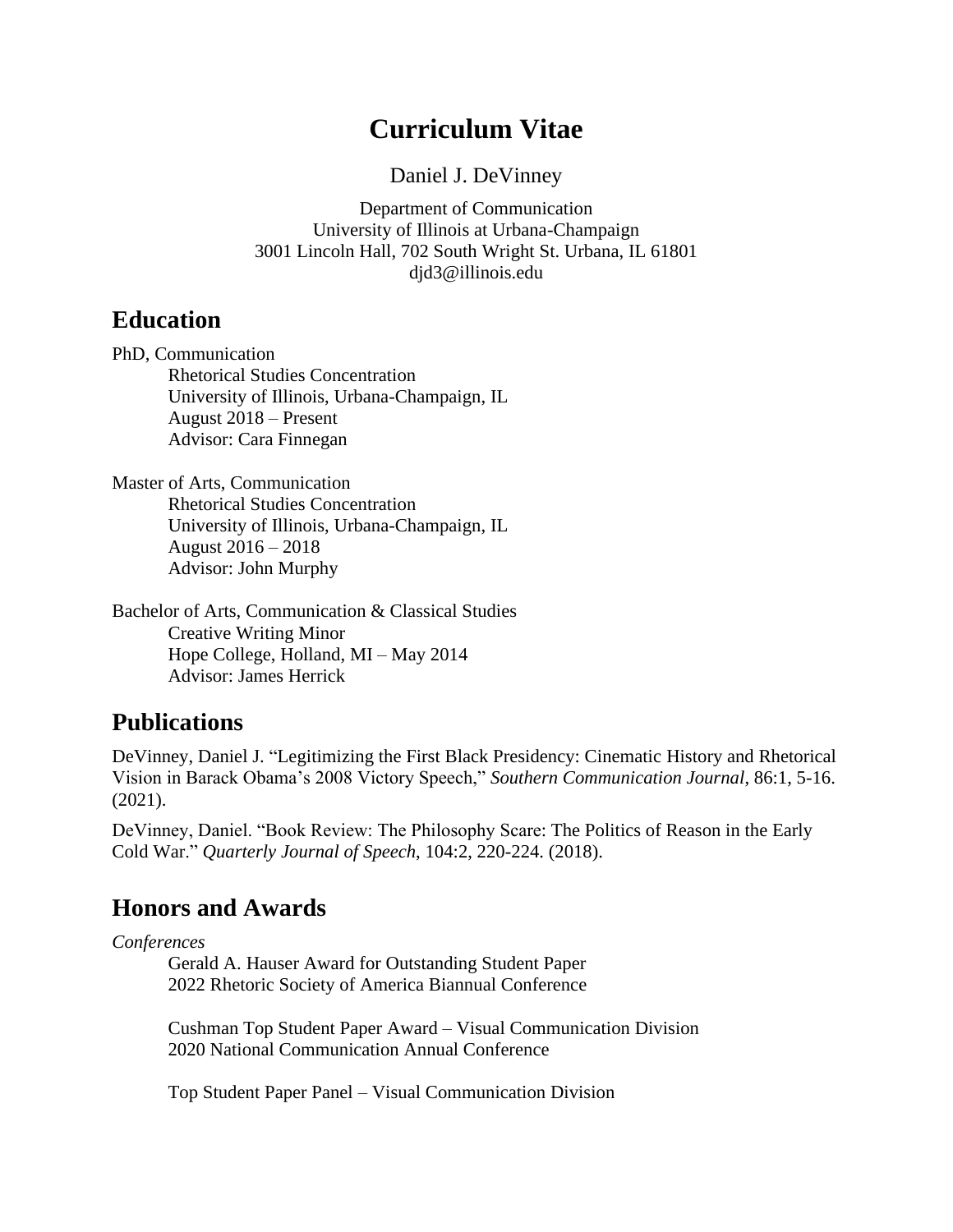2019 National Communication Association Annual Conference

Top Student Paper Panel – Visual Communication Division 2018 National Communication Association Annual Conference

Robert Gunderson Top Student Paper Award – Public Address Division, 2017 National Communication Association Annual Conference

*University of Illinois, Urbana-Champaign, IL*

Ruth S. and Charles H. Bowman Award for Outstanding Graduate Student – Spring 2022

Jesse Delia Award for Outstanding Graduate Student Research Article – Spring 2021

Stafford L. Thomas Award for Outstanding Service to the Department of Communication. – Spring 2020

Center for Innovation in Teaching and Learning, "List of Teachers Ranked as Excellent by Their Students" – Fall 2016, Spring 2017, Fall 2017, Spring 2018, Fall 2018, Spring 2019

Friends of the Department Travel Award for Graduate Conference Presentations, University of Illinois Department of Communication, Fall 2017 (\$400), Spring 2018 (\$400), Fall 2018 (\$400), Spring 2018 (\$250), Fall 2019 (\$400), Spring 2020 (\$800), Fall 2021 (\$800).

University of Illinois Graduate College, Student Conference Travel Award Fall 2020 (\$200).

#### *Hope College, Holland, MI*

J. Ackerman Coles Award for Scholarship in Communication Studies National Communication Association Junior Award Nominated for the 2012 James L. Golden Outstanding Student Essay in Rhetoric Award

### **Academic Appointments**

#### *Teaching:*

Graduate Teaching Assistant – Department of Communication, University of Illinois Fall 2016 – Present Communication 340: Visual Politics Communication 323: Argumentation Communication 321: Strategies of Persuasion Communication 210: Public Communication in Everyday Life Communication 101: Public Speaking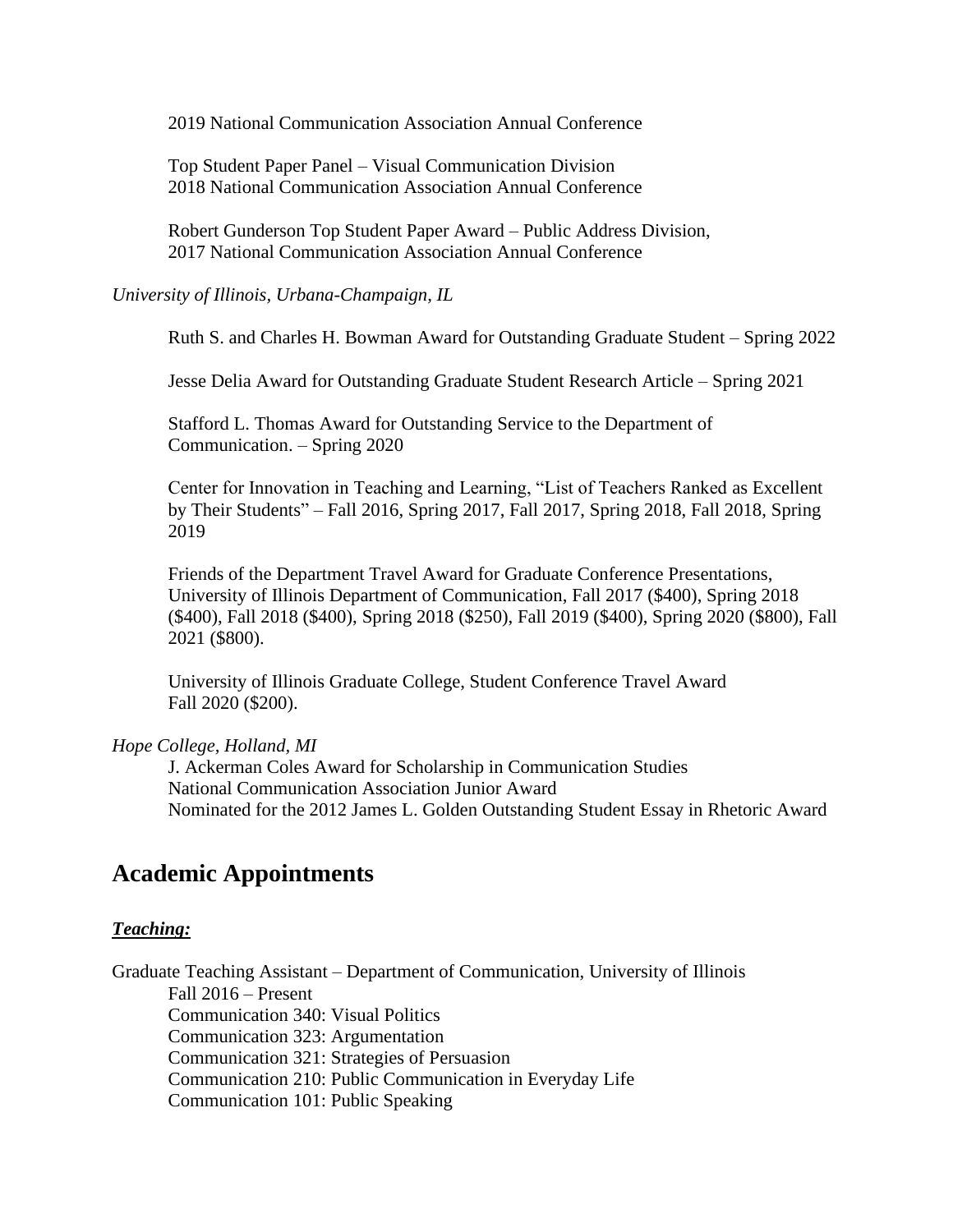Summer Instructor – Upward Bound Program, Hope College Summer 2017 – Basics of Graphic Design Design 101: Basic Graphic Design

Co-author of Instructor's Manual for *The History and Theory of Rhetoric: An Introduction, 6th & 7th Editions* by Dr. James Herrick – Taylor and Francis Group, 2016, 2018.

#### *Certificates:*

Graduate Teacher Certificate – UIUC Center for Innovation in Teaching & Learning Completed Fall 2021

Undergraduate Mentoring Certificate – UIUC Graduate College Completed Fall 2021

### *Editorial / Research:*

Editorial Assistantships:

- *Journal for the History of Rhetoric –* Dr. Ned O'Gorman Fall 2019 – Present
- *Quarterly Journal of Speech -* Dr. David Cisneros, Book Reviews Spring 2019 – Summer 2021

Research Assistantships:

• Dr. Cara Finnegan – Department of Communication, University of Illinois Fall 2018 – Spring 2019

## **Conference Presentations**

"Post-racial Colorwashing: Erasing Blackness from Obama Hope to Big Tech Aesthetics." Presented at Rhetoric Society of America's Biannual Conference, May 2022, *Gerald A. Hauser Outstanding Student Paper.* 

- "Visual Healing: Repairing Time in Afrofuturist Collage." Presented at National Communication Association's Annual Convention, November 2021.
- "Responses to Clashing Time: Ideology, Imagination, and Hannah Arendt." Presented at National Communication Association's Annual Convention, November 2021.
- "The Changing Face of America: Post-Racial Visual Logics in the National Geographic." Presented at National Communication Association's Annual Convention, November 2020, *Cushman Top Student Paper.*

"Fighting for the Past and Future of Black Politics: Chronotopes in Jesse Jackson's 1984 DNC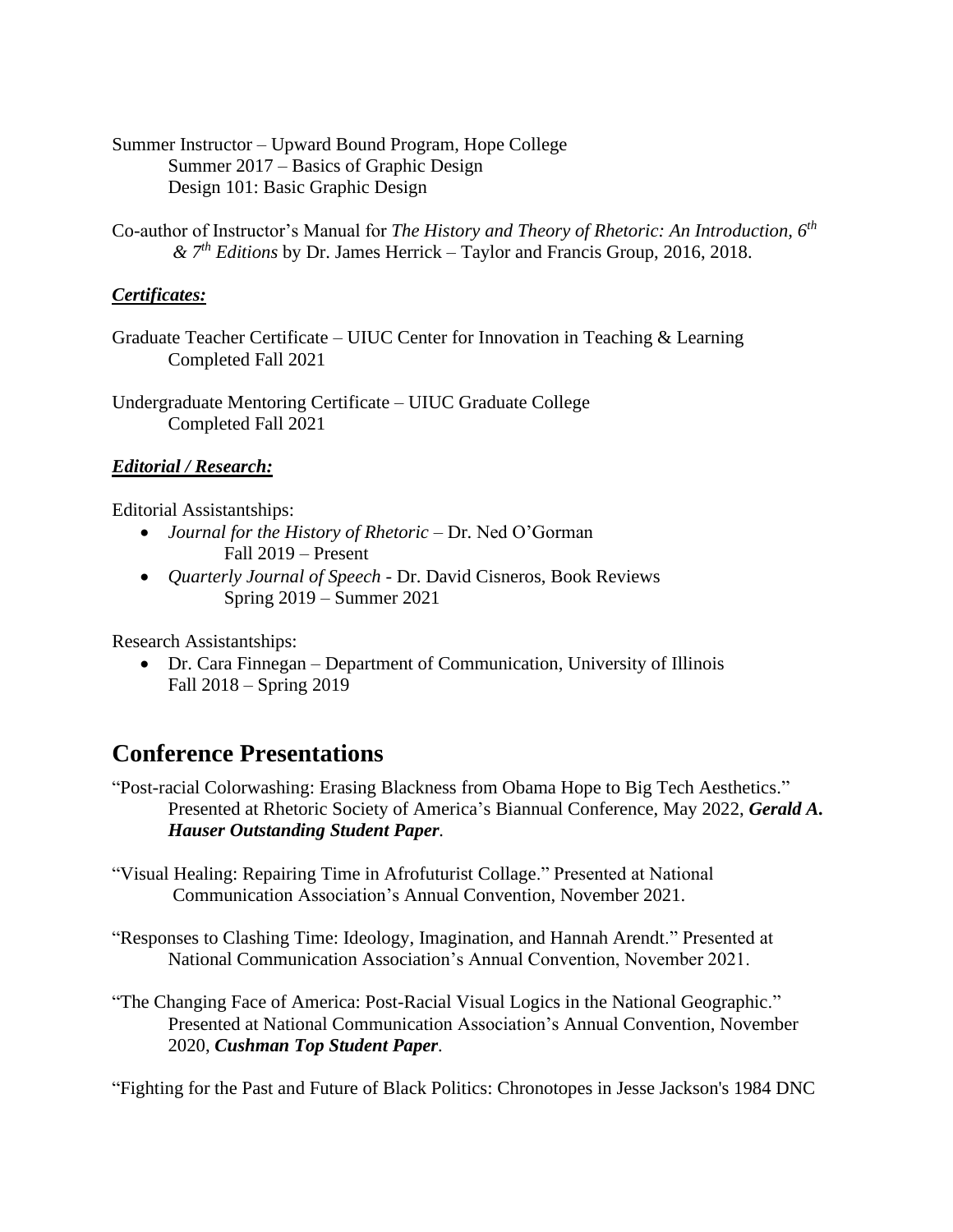Keynote Address." Presented at National Communication Association's Annual Convention, November 2020.

- "Taming the Final Frontier: NASA's Retrofuturist Vision of Space Tourism." Accepted for presentation at Rhetoric Society of America's Biannual Conference, May 2020. Conference canceled due to coronavirus pandemic.
- "Untangling Mental Images: Making Distinctions between Phantasia and Rhetorical Vision." Accepted for presentation at Rhetoric Society of America's Biannual Conference, May 2020. Conference canceled due to coronavirus pandemic.
- "Visions of 'the Future': Civic Education and Activist Art in the Classroom." Presented at National Communication Association's Annual Convention, November 2019. *Top Student Paper Panel.*
- "Visual Bricolage: Reordering the Fragments of 9/11." Presented at National Communication Association's Annual Convention, November 2019
- "Designing "the People": Constitutive Characteristics of Shepard Fairey's We The People Posters in the 2017 Women's March." Presented at National Communication Association's Annual Convention, November 2018. *Top Student Paper Panel.*
- "Legitimizing a Black Presidency: Barack Obama's use of History in His 2008 Victory Speech." Presented at the Rhetoric Society of America's Biannual Convention, May 2018
- "Obama's Constructed Audiences: A Constitutive Analysis of the 2004 Democratic National Convention Keynote Address and the 2008 Obama Coalition." Presented at the National Communication Association's Annual Convention, November 2017. *Robert Gunderson Top Student Paper.*

### **Professional Workshops and Seminars**

- NCA Doctoral Honors Seminar Virtual, July 2021 Directed by Victoria Gallagher, Andre Johnson, Vincent Pham, & Heidi Rose
- RSA Summer Institute Virtual, June 2021 Visual Workshop: Directed by Caitlin Bruce & Leslie Hahner
- Midwest Winter Workshop University of Illinois, February 2020 Research Project Session: Directed by Paul Stob & Natalie Fixmer-Oraiz
- RSA Summer Institute University of Maryland, June 2019 Writing Workshop: Directed by Debra Hawhee
- Midwest Winter Workshop Indiana University, January 2018 Research Project Session: Directed by Joan Faber McAllister & Jenny Bay